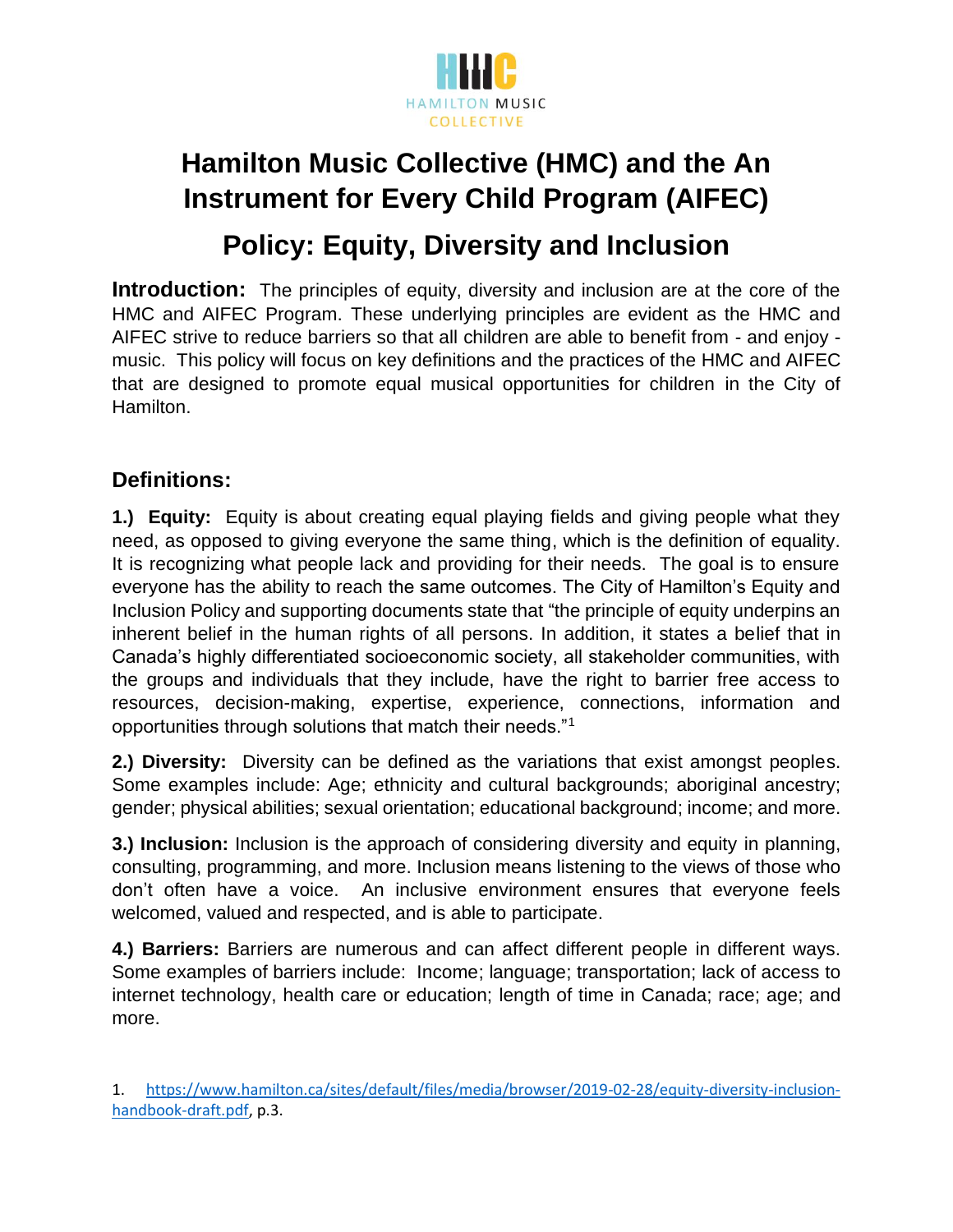

### **HMC and AIFEC Beliefs and Values:**

The HMC and AIFEC believe that all children should have opportunities to be exposed to music and to learn to play an instrument.

The HMC stands together with the entire community against all forms of racism, violence, racial injustice and inequality.

As an organization formed to provide free music education to children and to present quality music performances to the Hamilton community, it is of the utmost importance that we state our renewed commitment to upholding the values of social justice and racial equity, both in principle and in action.

We recognize that committing to these values involves ongoing work, and every individual within the HMC organization will continue to strive towards building a more equitable future for the entire community.

In developing its vision and realizing its mission, HMC operates within the following statement of values which is embedded in its operational by-law. The corporation expects its members to adhere to the following values with regard to their activities within and on behalf of the corporation:

- Commitment to the public good
- Accountability to the public
- Respect for the worth and dignity of individuals
- Inclusiveness and social justice
- Respect for pluralism and diversity
- Transparency, integrity and honesty
- Responsible stewardship of resources
- Commitment to excellence and to maintaining the public trust.

#### **HMC and AIFEC Equity, Diversity and Inclusive Practices:**

AIFEC's goals are empowerment and accessibility and to enable all children to experience the joy and benefits of playing music, regardless of their socio-economic position. AIFEC strives to remove barriers for students by:

- encouraging children to participate
- awarding grants to cover program expenses
- providing each participant with his/her own instrument free of charge for the duration of the program
- translating written and website materials into other languages as needed
- providing music education in school and community settings
- working together with school and community partners to overcome barriers
- offering advanced programming in community settings as students progress through the program
- offering on-line music instruction